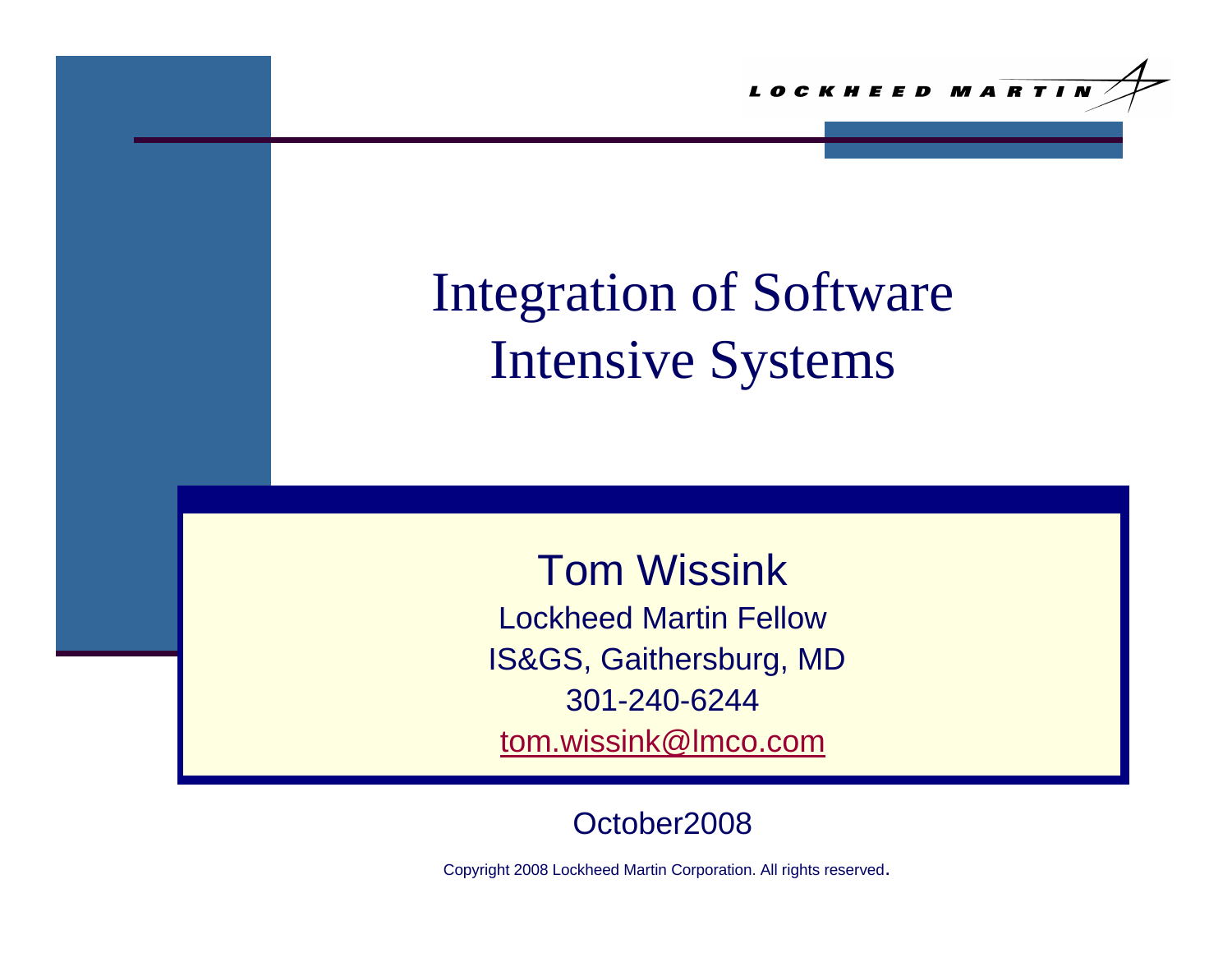# Agenda

- Introduce the Problem
- Integration Definitions
- Integration throughout a Development Lifecycle
- Integration: Techniques, Methods
- Integration Support Activities
- Wrap-Up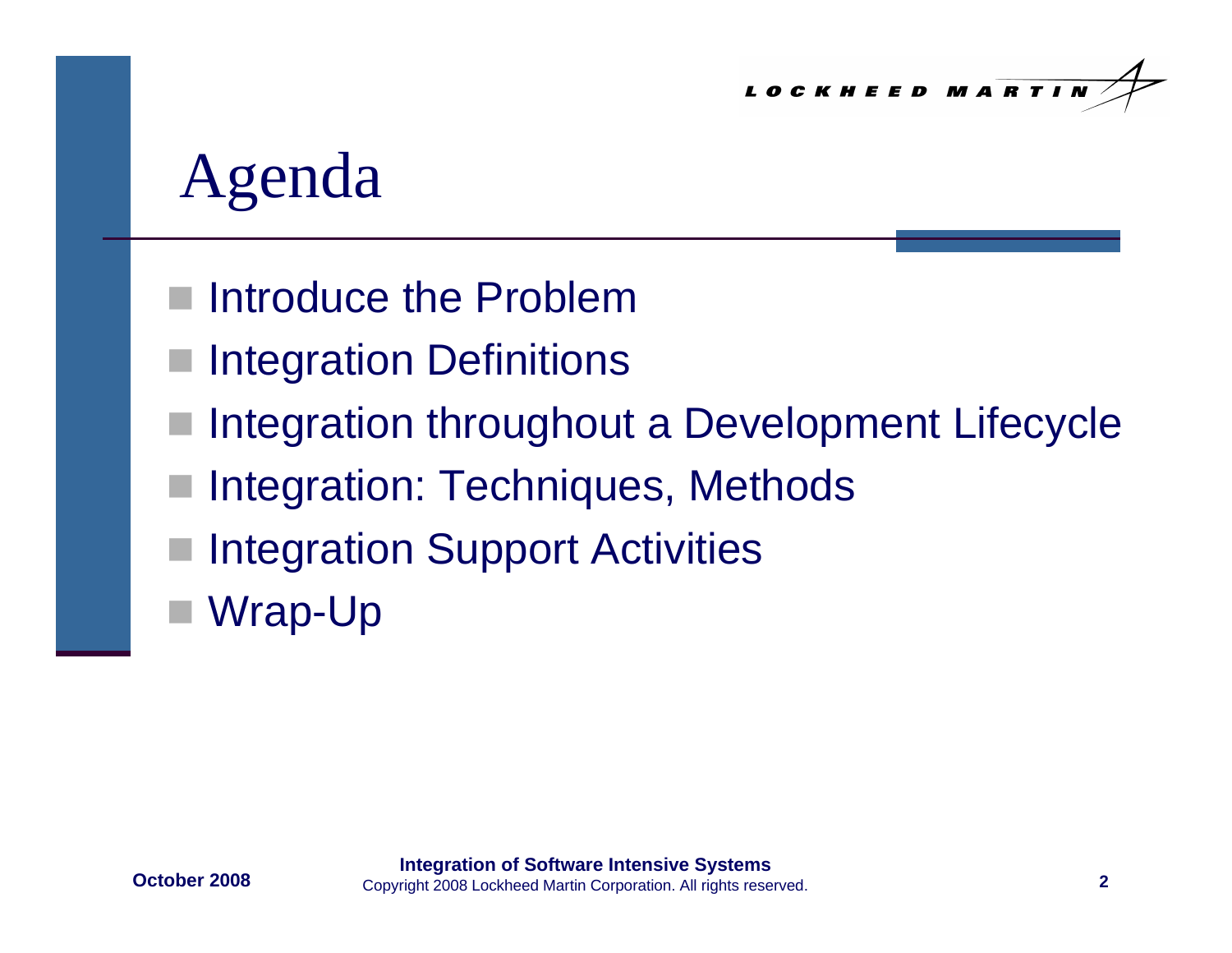## Introduce the Problem

#### ■ No consistent definition & process:

- Results of a Web Search "System Integration is the successful integration of a new technology into the system by analyzing the technology's system effects and resolving any negative impacts that might result from its broader use."
- **Firm the International Council on System** Engineering (INCOSE) web site – "Integrate: . . . Systems, businesses and people must be integrated so that they interact with one another. Integration means bringing things together so they work as a whole. . ."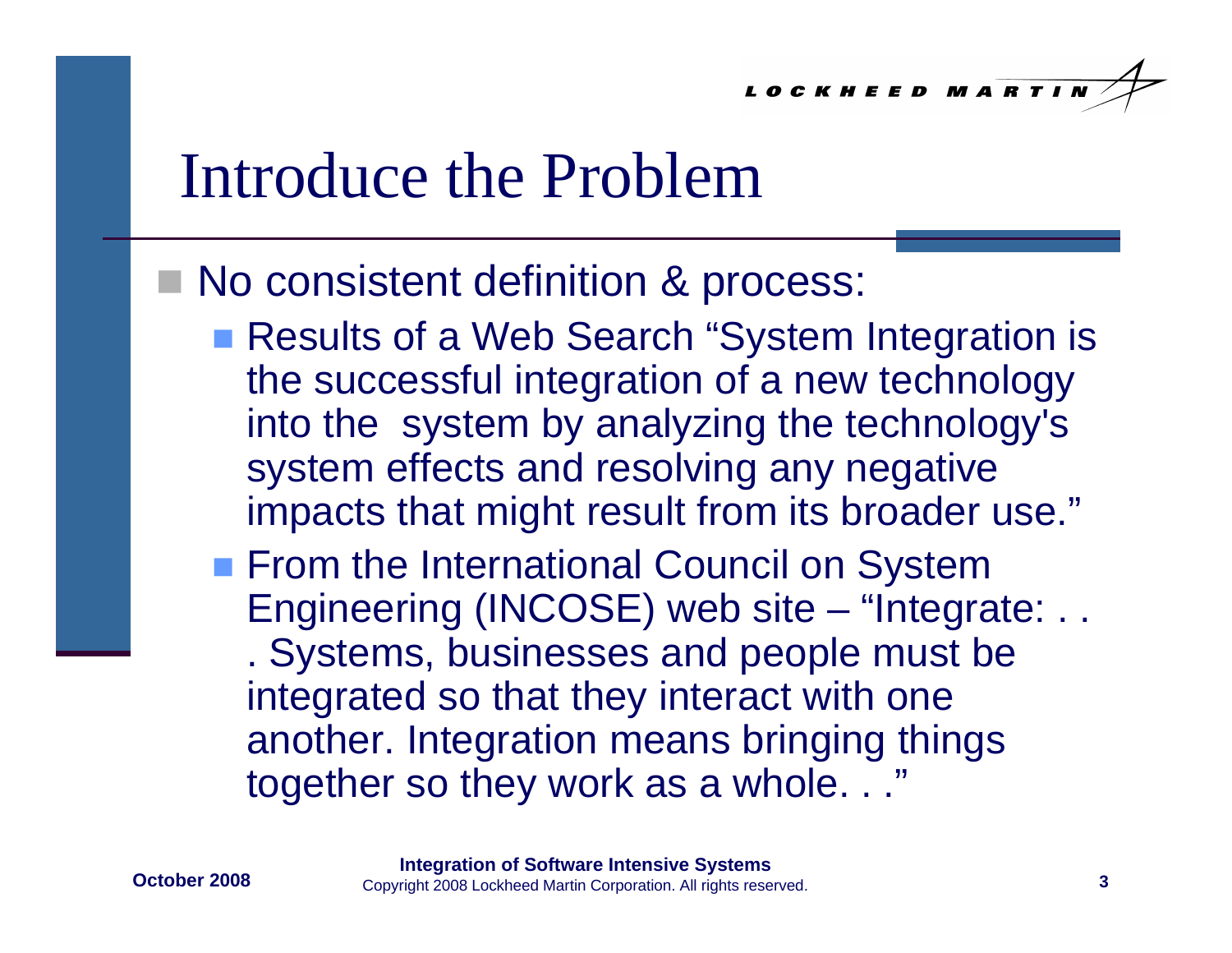## Introduce the Problem (cont'd)

#### My favorite published definition:

- **Integration is defined as the act of mating** hardware and/or software components, subsystems, systems or elements at their respective interfaces and verifying the compatibility and proper operation of the integrated units.
	- From a paper entitled "Integration Challenges of Complex Systems" written by Bill Haskins and Jack Striegel for the 16th Annual INCOSE International Symposium,
- No complete guidance on how to do Integration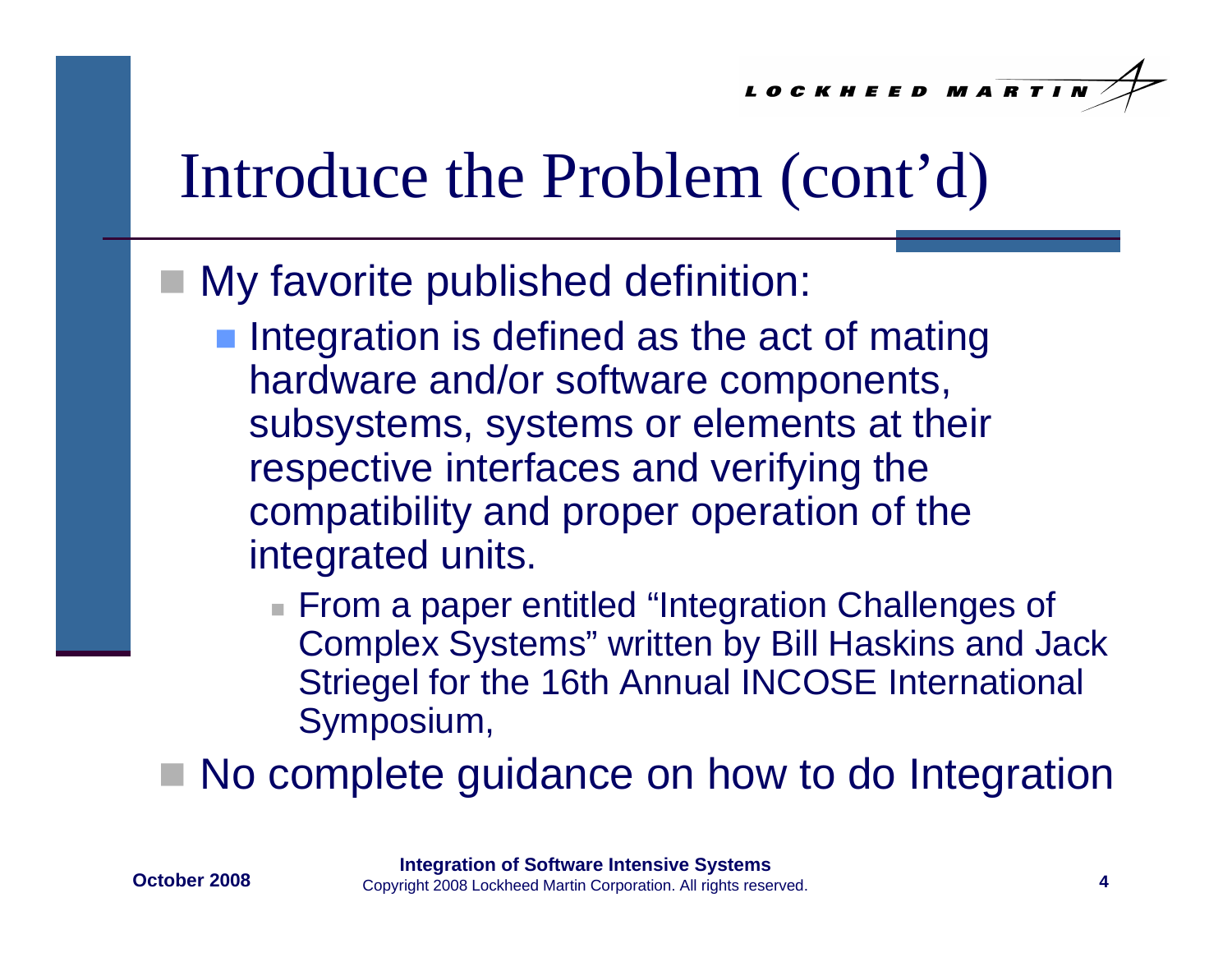## Integration throughout the Lifecycle



#### **October 2008**

**Integration of Software Intensive Systems<br>8** Copyright 2008 Lockheed Martin Corporation. All rights reserved. **5**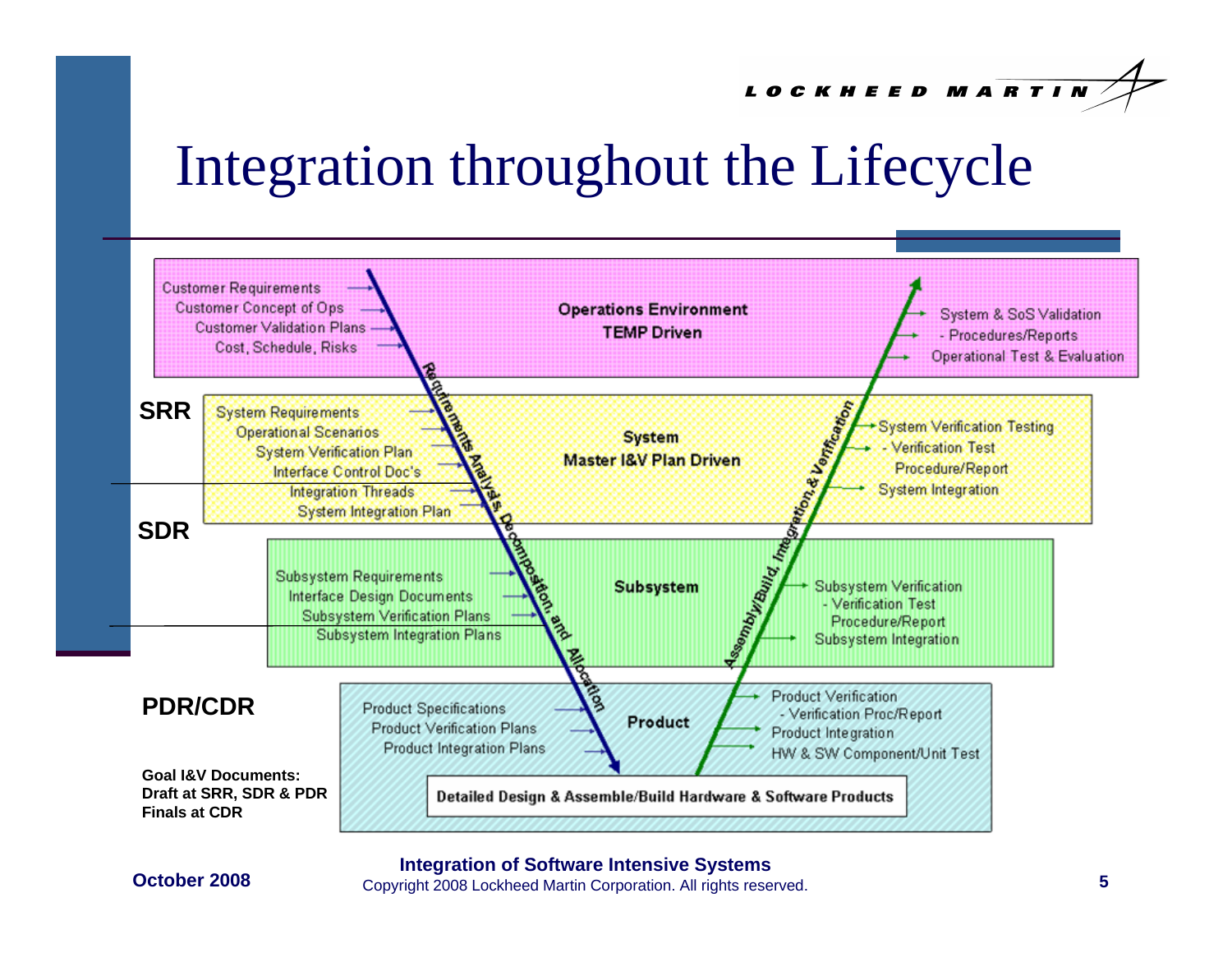### Integration: Techniques, Methods & Tools

#### Two Techniques:

- Non-Incremental\* (Big Bang) vs Incremental\*
	- **Incremental is the way to go for most systems** and large applications
	- Integrate/Build-Up starting small and continually increasing capability/complexity

\* References for Techniques and Methods Kit, Edward. 1995. *Software Testing in the Real World*, Addison-Wesley Myers, Glenford. 1979. *The Art of Software Testing*, John Wiley & Sons, Inc.

**October 2008**

**6 Integration of Software Intensive Systems** Copyright 2008 Lockheed Martin Corporation. All rights reserved.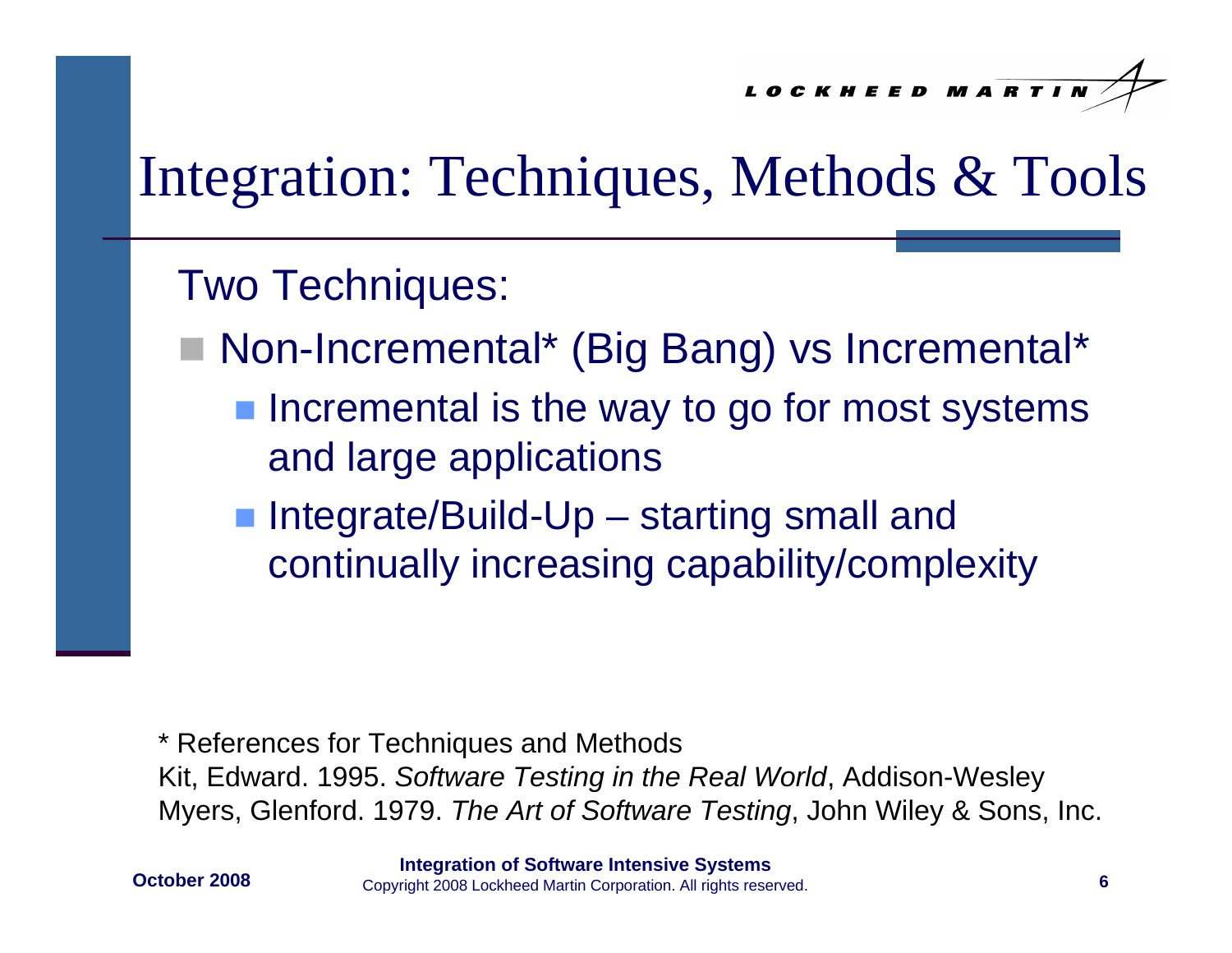#### Integration: Techniques, Methods & Tools

Three Methodologies:

Top-Down\*, Bottoms-Up\* & Thread-Based



**17 Integration of Software Intensive Systems<br>8** Copyright 2008 Lockheed Martin Corporation. All rights reserved. **8**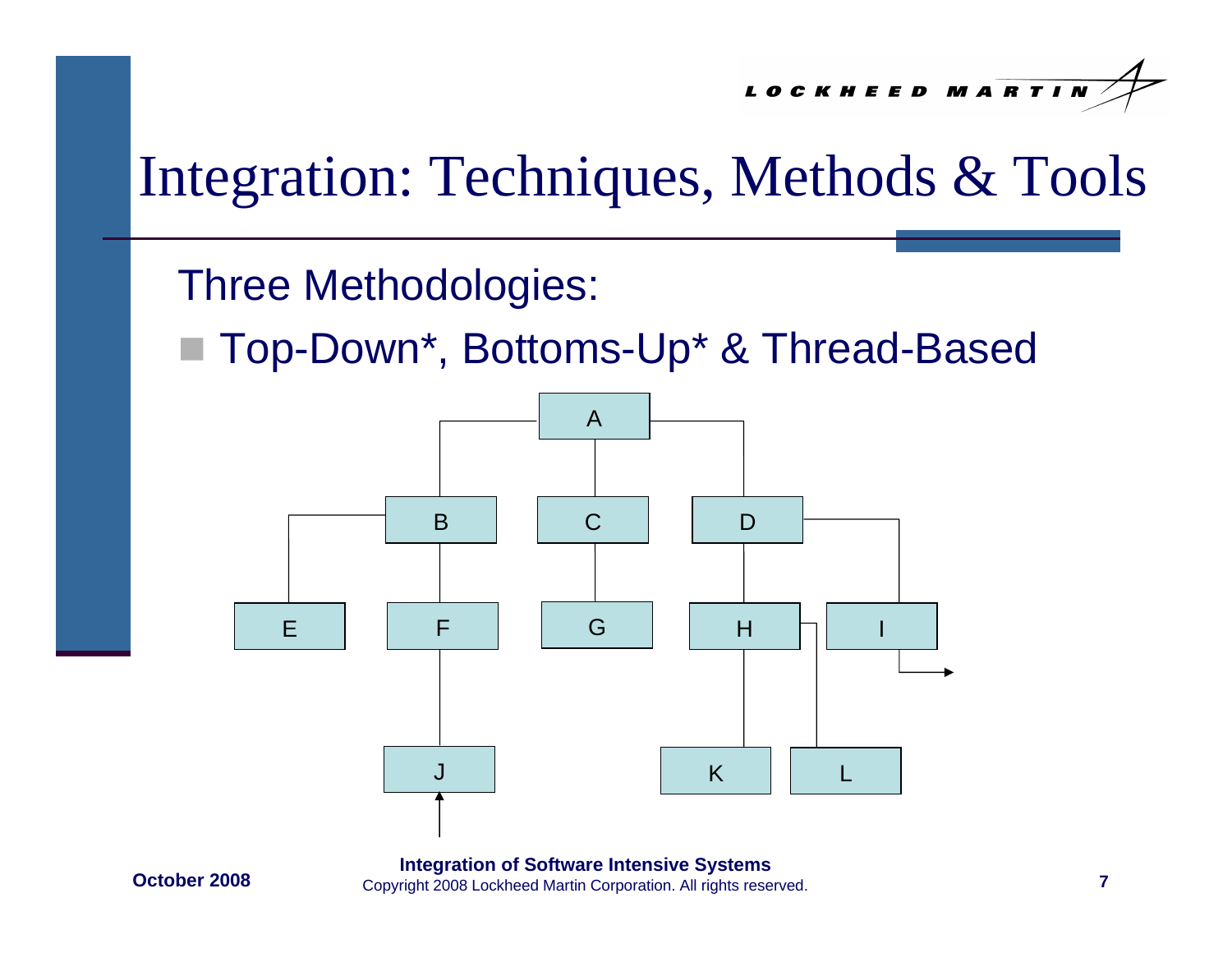LOCKHEED MARTIN

### Integration: Techniques, Methods & Tools



**8 Integration of Software Intensive Systems** Copyright 2008 Lockheed Martin Corporation. All rights reserved.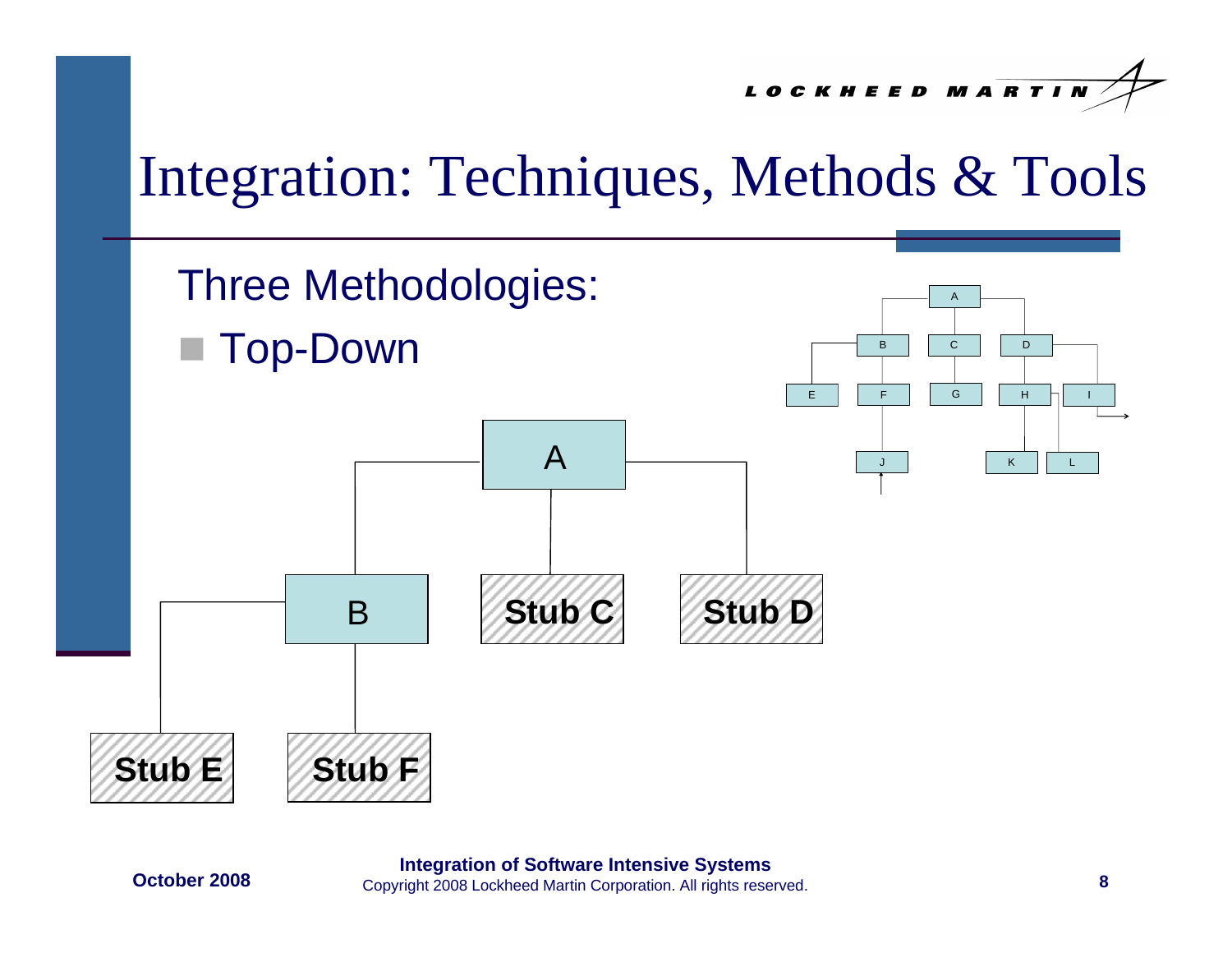LOCKHEED MARTIN

#### Integration: Techniques, Methods & Tools



**October 2008**

**Integration of Software Intensive Systems Properties Access 19 Integration of Software Intensive Systems**<br>8 The Copyright 2008 Lockheed Martin Corporation. All rights reserved.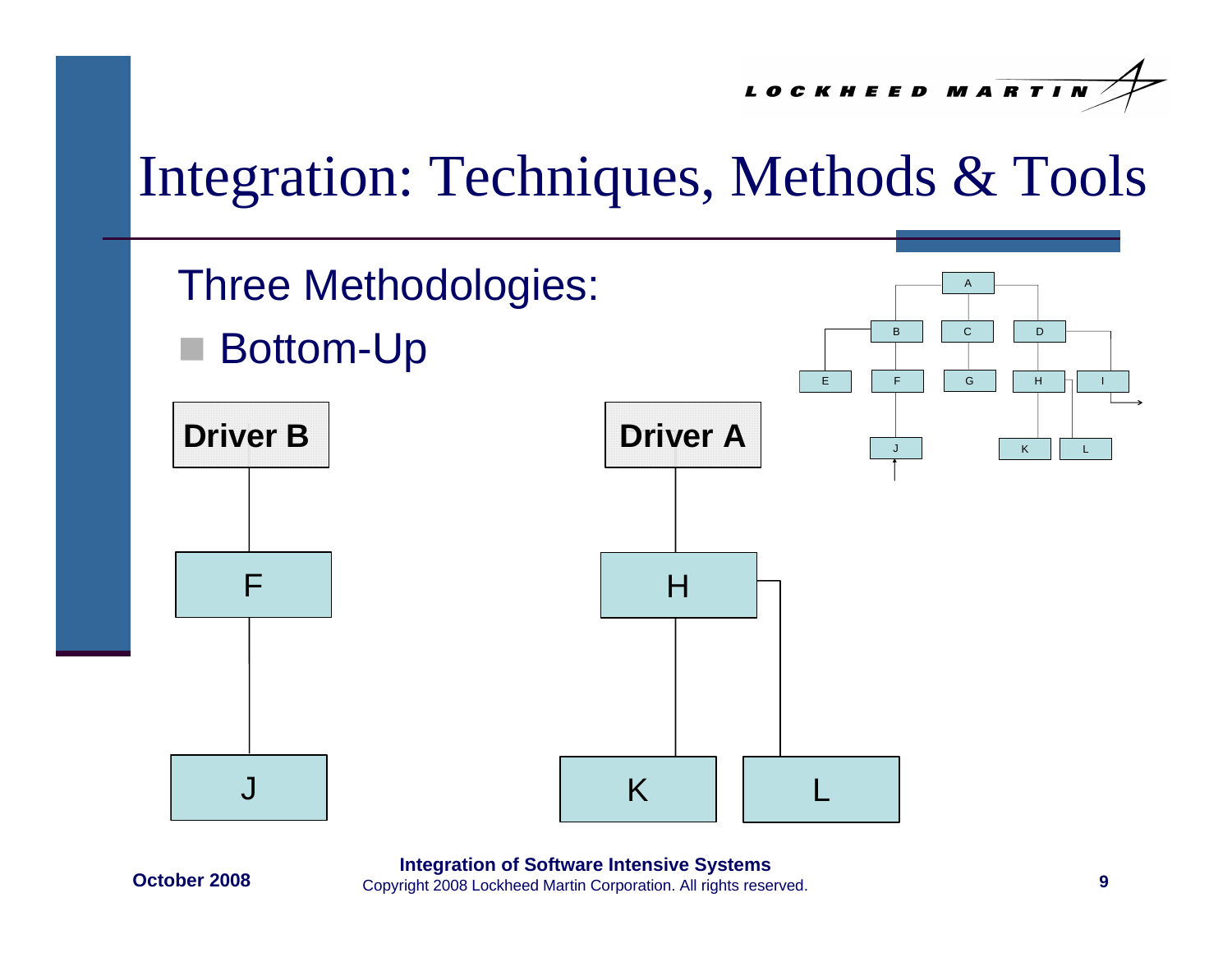A

### Integration: Techniques, Methods & Tools

- Three Methodologies:
- Thread-Based
	- **Experience indicates this is** the preferred method for most large complex applications and or systems





**October 2008**

**10 Integration of Software Intensive Systems Properties Applement 2008 Lockheed Martin Corporation. All rights reserved.**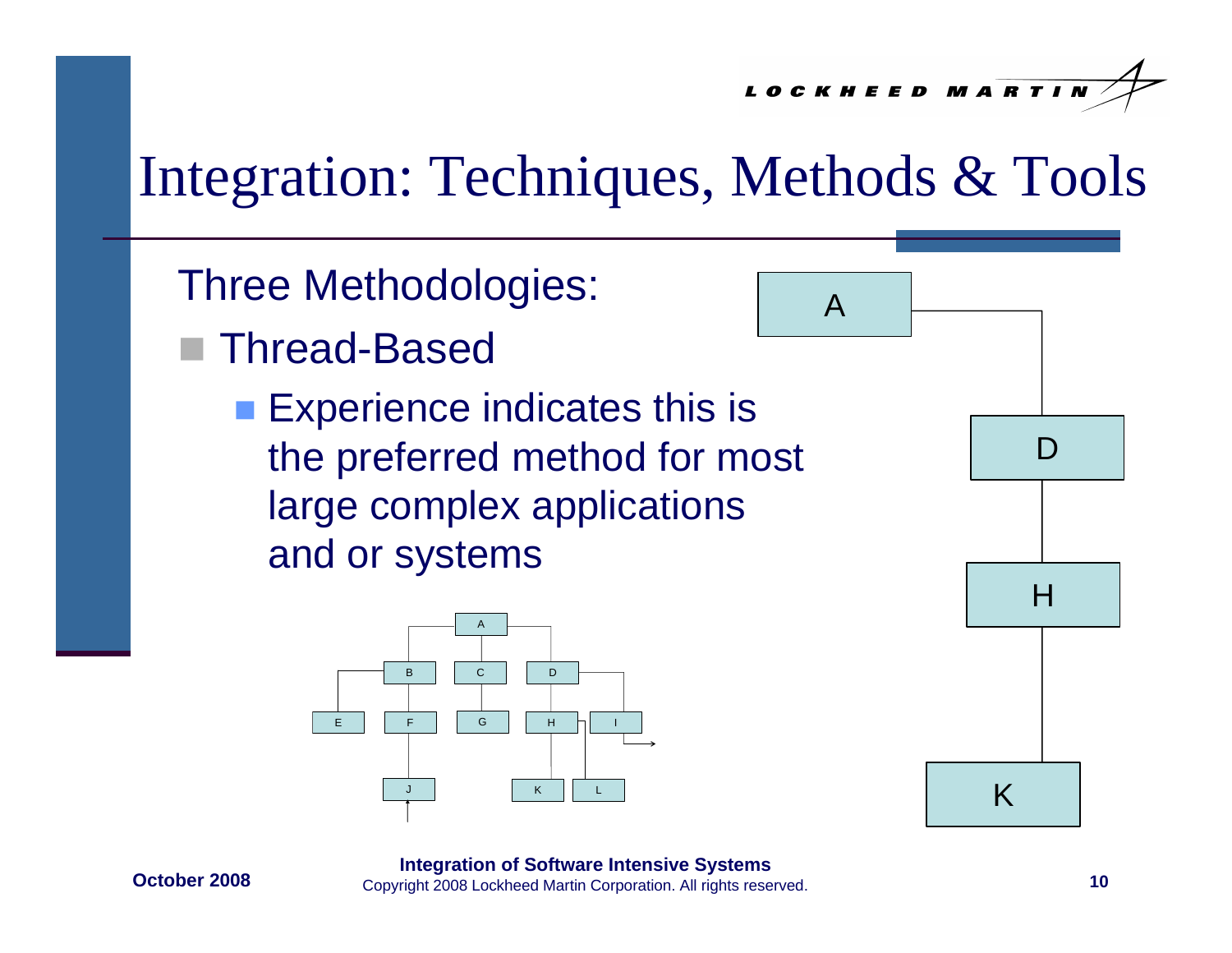# Integration Support Activities

- Interface Matrices (Interface Coverage)
	- Account for all internal & external interfaces
- Hardware/Software/System Build Plan
	- Thread based and negotiated with the developers
- Dedicated Integration Laboratories
	- H Separate from Test Laboratories
- Early "ilities" Checkout during integration phases
	- **Stability**
	- **Reliability**
	- **Performance**
	- **Capacity**

**October 2008**

**1111 Integration of Software Intensive Systems** Copyright 2008 Lockheed Martin Corporation. All rights reserved.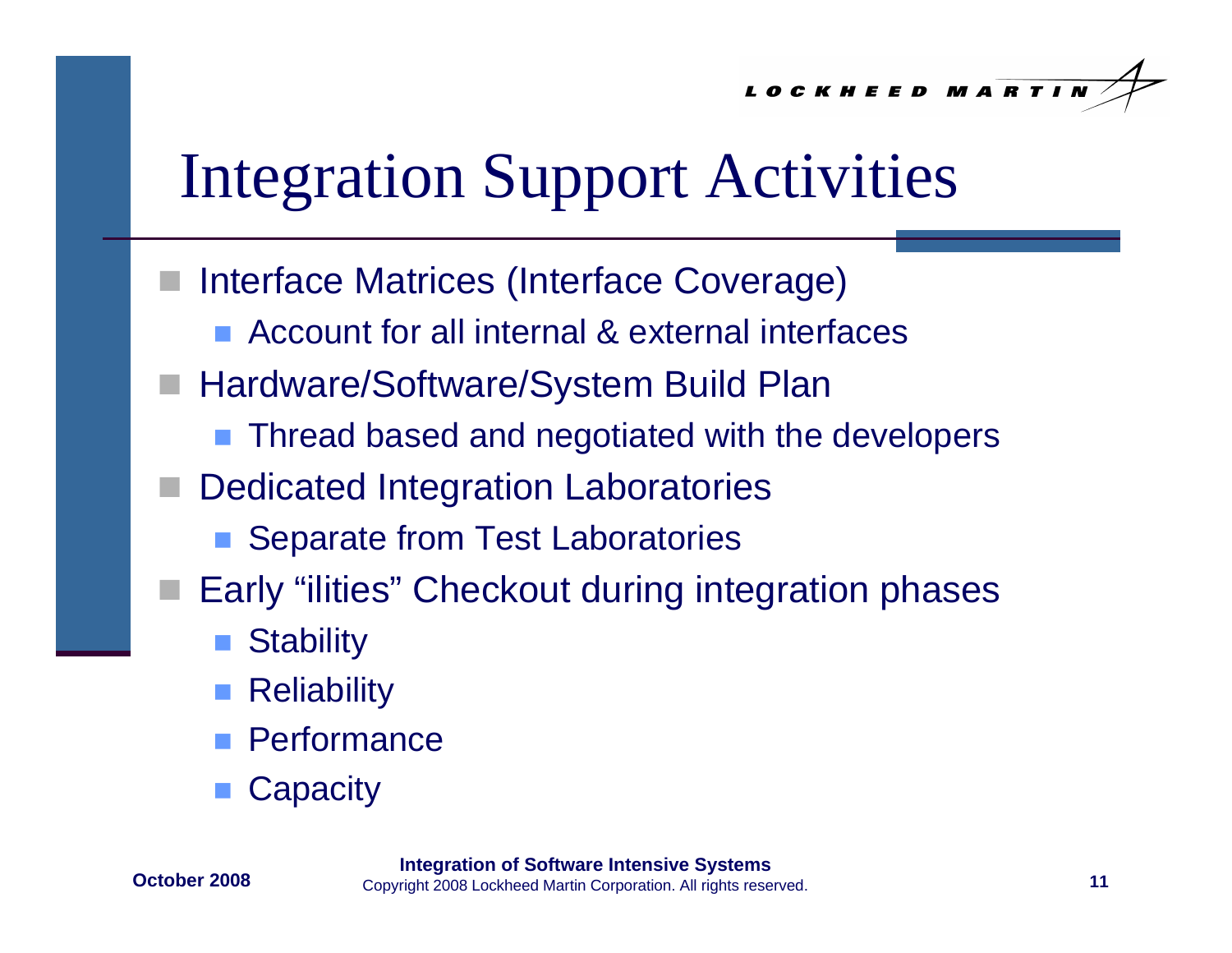# Wrap-Up

- Integration requires a different skill set than Testing.
- **Lessons learned have shown that Integration** is a key weakness on most medium to large software intensive projects
- **Perform the Top Ten Integration steps and** you will have a robust Integration process